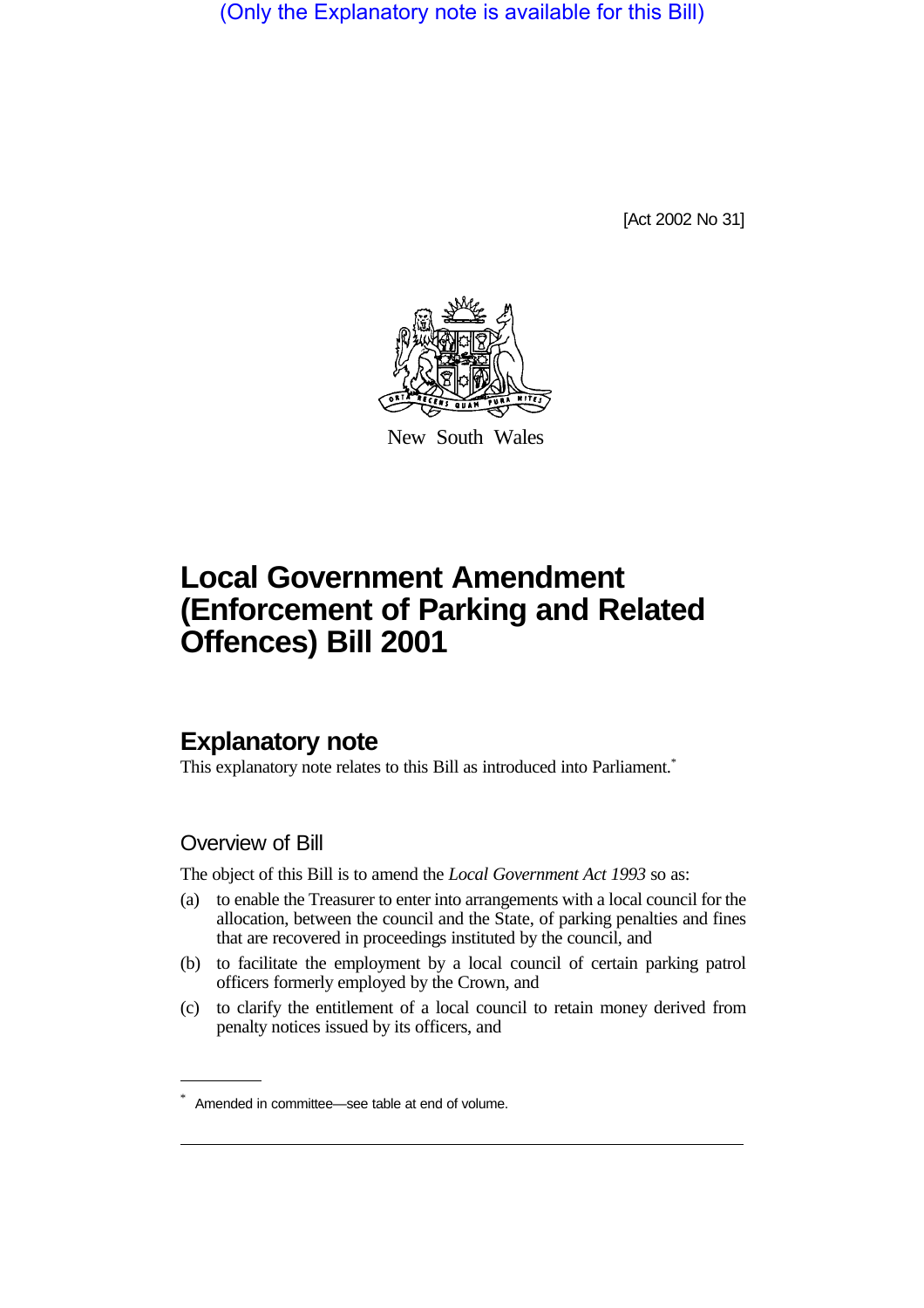Local Government Amendment (Enforcement of Parking and Related Offences) Bill 2001 [Act 2002 No 31]

Explanatory note

(d) to enable regulations of a savings or transitional nature to be made under that Act as a consequence of the enactment of the proposed Act.

## Outline of provisions

**Clause 2** sets out the name (also called the short title) of the proposed Act.

**Clause 3** provides for the commencement of the proposed Act on a day or days to be appointed by proclamation.

**Clause 4** is a formal provision giving effect to the amendments to the *Local Government Act 1993* set out in Schedule 1.

#### **Allocation of parking fines between councils and the State**

Under section 694 of the Act, penalties and fines that are recovered in proceedings instituted by a council are currently paid to the council's consolidated fund. **Schedule 1 [2]** amends section 694 so as to enable the Treasurer to enter into arrangements with a local council for the allocation, between the council and the State, of parking penalties and fines recovered in such proceedings. Any penalty or fine to which such an arrangement relates will then be apportioned between the council and the State in accordance with the arrangement.

#### **Employment of former Crown parking patrol officers**

**Schedule 1 [4]** inserts a proposed new Part (containing a single substantive clause) into Schedule 8 to the Act. The proposed clause provides that section 348 (which requires vacant staff positions to be advertised) and section 349 (which requires appointments to vacant staff positions to be made on merit from persons who have applied for appointment) are not to apply to the appointment of certain police parking patrol officers currently employed by the Crown. The proposed clause will facilitate the transfer of such officers to local councils in accordance with arrangements agreed to between those councils and the State. The proposed clause will cease to have effect on 30 June 2003.

#### **Clarification of local councils' entitlement to money derived from penalty notices**

The amendments effected by **Schedule 1 [2]** include proposed section 694 (5) (a), which expressly states what has previously been assumed, namely, that a reference in the section to proceedings instituted by a local council includes a reference to penalty notices issued by or under the direction or on behalf or for the benefit of a local council. **Schedule 1 [1]** make a consequential amendment.